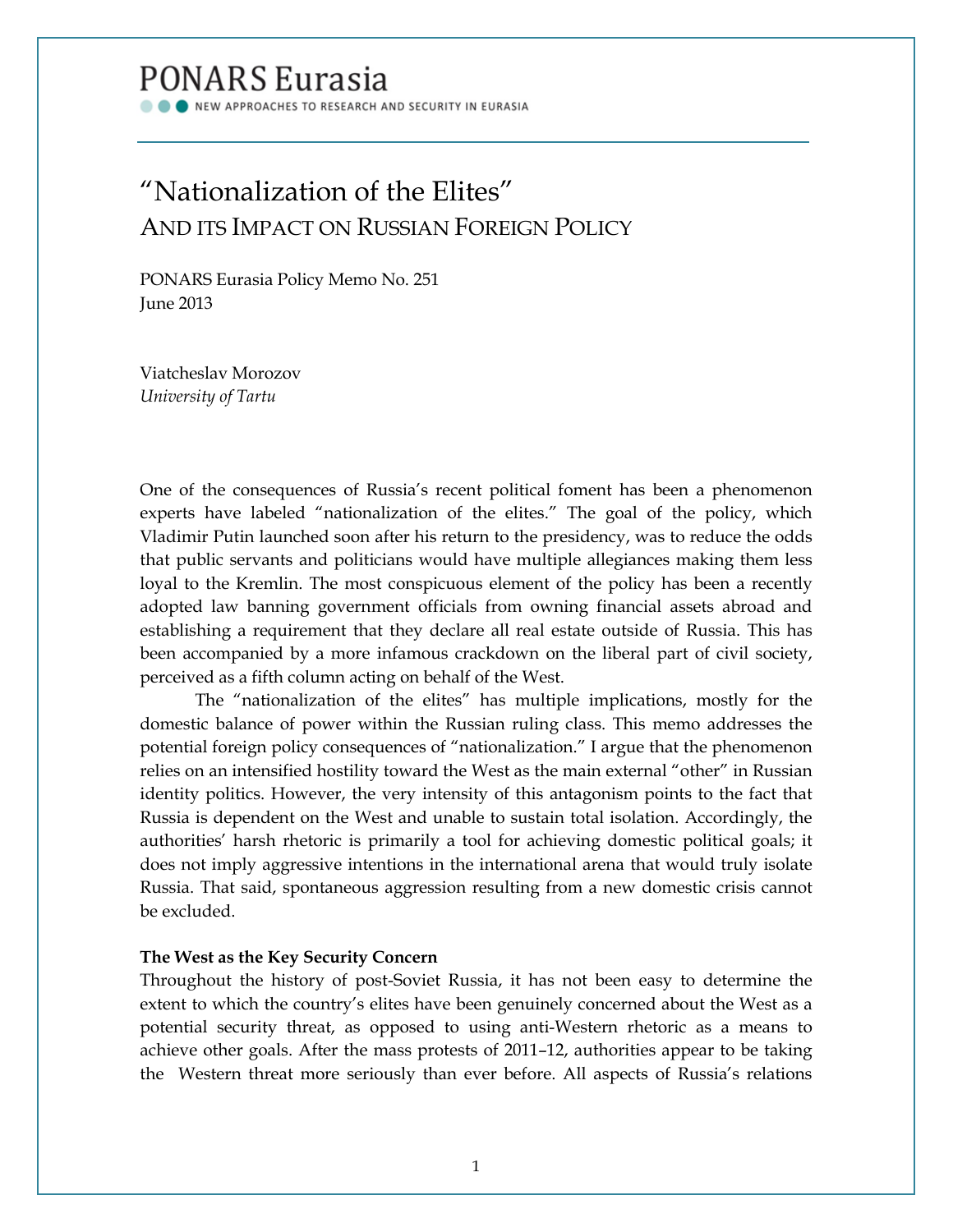with the West are now evaluated through the prism of one overwhelming concern: the survival of the regime, which is perceived to be in danger from outside intervention.

A closer look at the Russian security discourse can illustrate the qualitative change that has occurred in elites' threat perceptions. To begin with, military security is not a top priority. Russian elites might have perceived NATO to be a real threat to post-Soviet Russia's military security at certain times, in particular after the start of the military campaign against Yugoslavia in 1999. Since then, these fears have abated. The fact that Russia's military planning remains disproportionately focused on NATO as a potential adversary does not constitute sufficient proof that the political leadership perceives the West to be a significant military threat.

Other aspects of security politics are more telling. The Western threat to Russia's standing in international affairs, for instance, has always been more tangible to the Kremlin. Russia's status is jeopardized, in its leaders' view, by Western policies like democracy promotion and humanitarian intervention that undermine the basic principles of the current international legal order.

After Ukraine's 2004 Orange Revolution, "hostile intervention in domestic affairs" moved much higher up the list of potential threats. It was around this moment that "stability" likely came to be equated with the survival and self-perpetuation of the regime. If security concerns previously focused on Russia's status in the international system and alleged Western attempts to undermine this status, now Russian authorities came to view Western intervention anywhere in the world as a step toward regime change at home and, hence, as a direct security threat.

Since the start of the Arab Spring, and especially after the mass protests in Russia, Moscow has further hardened its stance on the principle of non-intervention. Avoiding political change has become an overwhelming concern and taken unquestionable priority over all other political tasks. While authorities viewed the color revolutions as signs of a potential risk to regime survival, urban protests became a symptom of a genuine and imminent threat. Preventing outside intervention has become the main prism through which the Kremlin views nearly all items on the agenda, domestic and international. "Nationalization of the elites," as well as the recent attacks against independent civil society, must also be viewed in this light. Over the last year or so, the ruling elites have also viewed cybersecurity almost exclusively through the prism of domestic politics, the aim being not to secure critical infrastructure but to seal off domestic political space against any attempts to "rock the boat" from outside.

#### **Anti-Westernism as a Strategic Choice**

There is no way of knowing how seriously each and every member of the Russian leadership takes the image of the West as potential enemy. The question has no practical significance, however. When Putin speaks about "structures directed and financed from abroad, and thus inevitably serving foreign interests" as a key security concern, this sets into motion a powerful political and institutional dynamic, regardless of whether or not he is being sincere. The adoption of repressive legislation against opposition activists, nongovernmental organizations, and media unfolds independently of anyone's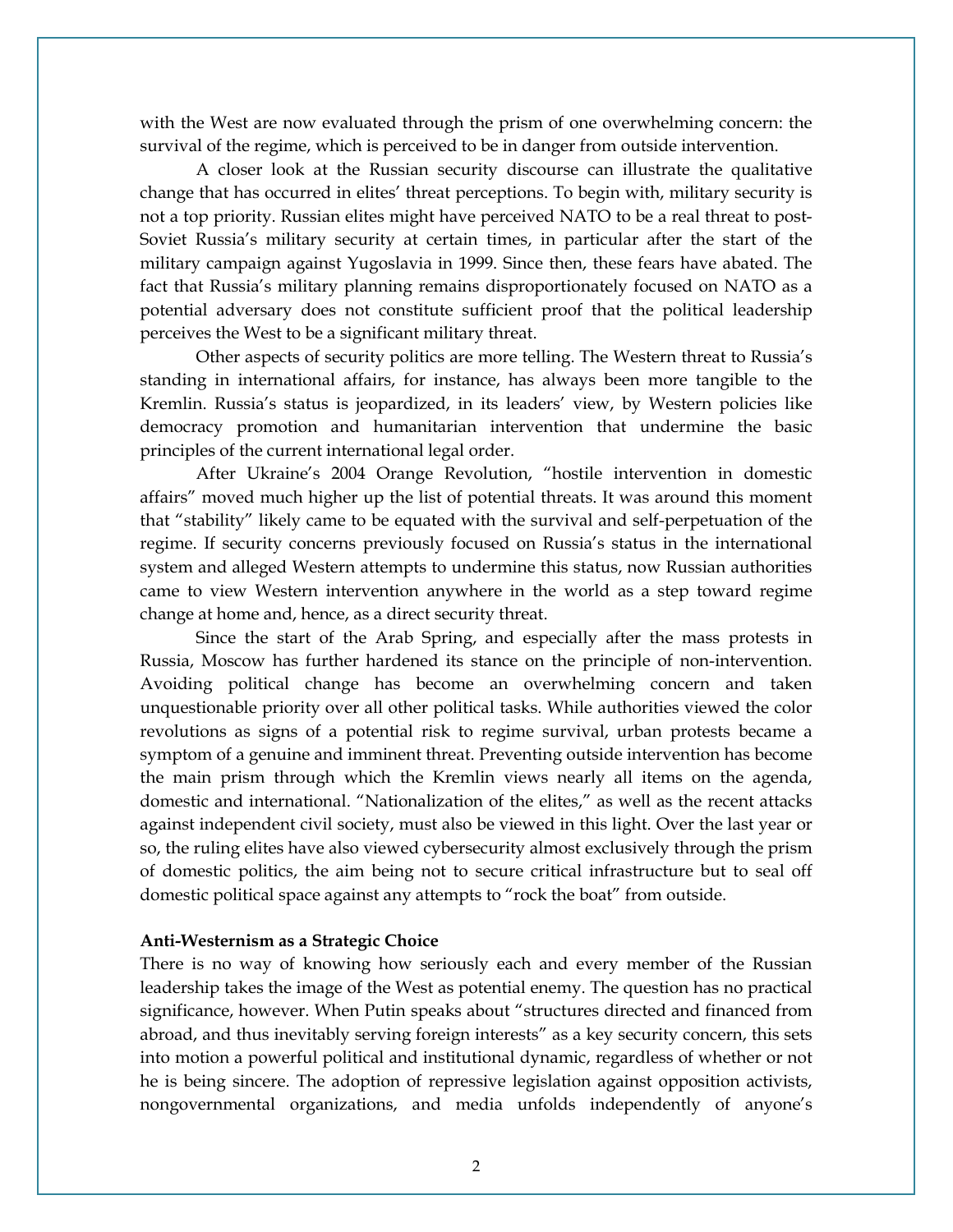subjective perception. Even if Putin decides one day that he wishes to stop the witch hunt, he might be unable to do it without significantly damaging his reputation in the eyes of his core electorate. But he is in no hurry to call off the attack.

One key indication of this are the ongoing inspections of NGOs, which the prosecutor general's office initiated in late February 2013. The main declared goal of the inspections was to expose NGOs receiving funding from foreign sources and determine whether they were in violation of the infamous "foreign agents" law adopted in July 2012 and in force since November. The Ministry of Justice, which was supposed to conduct such checks, was not particularly eager to start. Minister Alexander Konovalov even declared in January that the "foreign agent" law was unfit for implementation, as it contradicted the basic legislation on NGOs. Then, speaking at the Federal Security Service Board meeting on February 14, Putin explicitly demanded that all regulations concerning NGO activity, "including those related to foreign financing,…must be unconditionally implemented." This was a forceful reminder to the bureaucracy that the typical slipshod attitude to policy initiatives would not be tolerated in this instance.

Measures to establish tougher control over all individuals holding public office may be viewed in a similar light. They cannot be explained exclusively by a desire to assuage the general public's irritation at corrupt elites. Rather, the aim is to make the bureaucracy less vulnerable to instruments like the "Magnitsky list," a travel and asset ban imposed by the U.S. government on Russian officials involved in human rights violations like the prosecution of lawyer Sergei Magnitsky, who died in detention in 2009. While the new measures have led to the resignation of several MPs, the Kremlin really appears to be trying to sever any threads Western manipulators could pull to influence domestic political outcomes.

"Nationalization" in the face of Western interventionism appears to be less a sequence of isolated policy steps than a strategic choice based on fundamental ideological considerations. It stands in sharp contrast to the ideas about "sovereign democracy" and the "nationalization of the future," promoted by then-first deputy head of the presidential administration Vladislav Surkov back in 2005–07. At the time, talk of sovereignty was needed to dismiss Western criticism and to ensure Russia's right to independently interpret universal values. Today, it is a concrete policy aimed at ensuring effective autonomy from all foreign influence.

#### **"Nationalization" as a Search for the Impossible**

Even though the Kremlin probably takes its search for autonomy very seriously, one cannot fail to note that it is based on a number of extremely naive assumptions. It completely ignores the interdependent nature of today's world, not to mention the fact that the idea of sovereignty as total freedom in domestic affairs has always been an ideal-type device and not a description of empirical reality.

In Russia's case, these measures are particularly ill-founded, as they presuppose the existence of some kind of substantive "Russian Idea" in need of realization. In his December 2012 address to the Federal Assembly, Putin famously deplored the shortage of "spiritual bonds … which have always, throughout our history, made us stronger and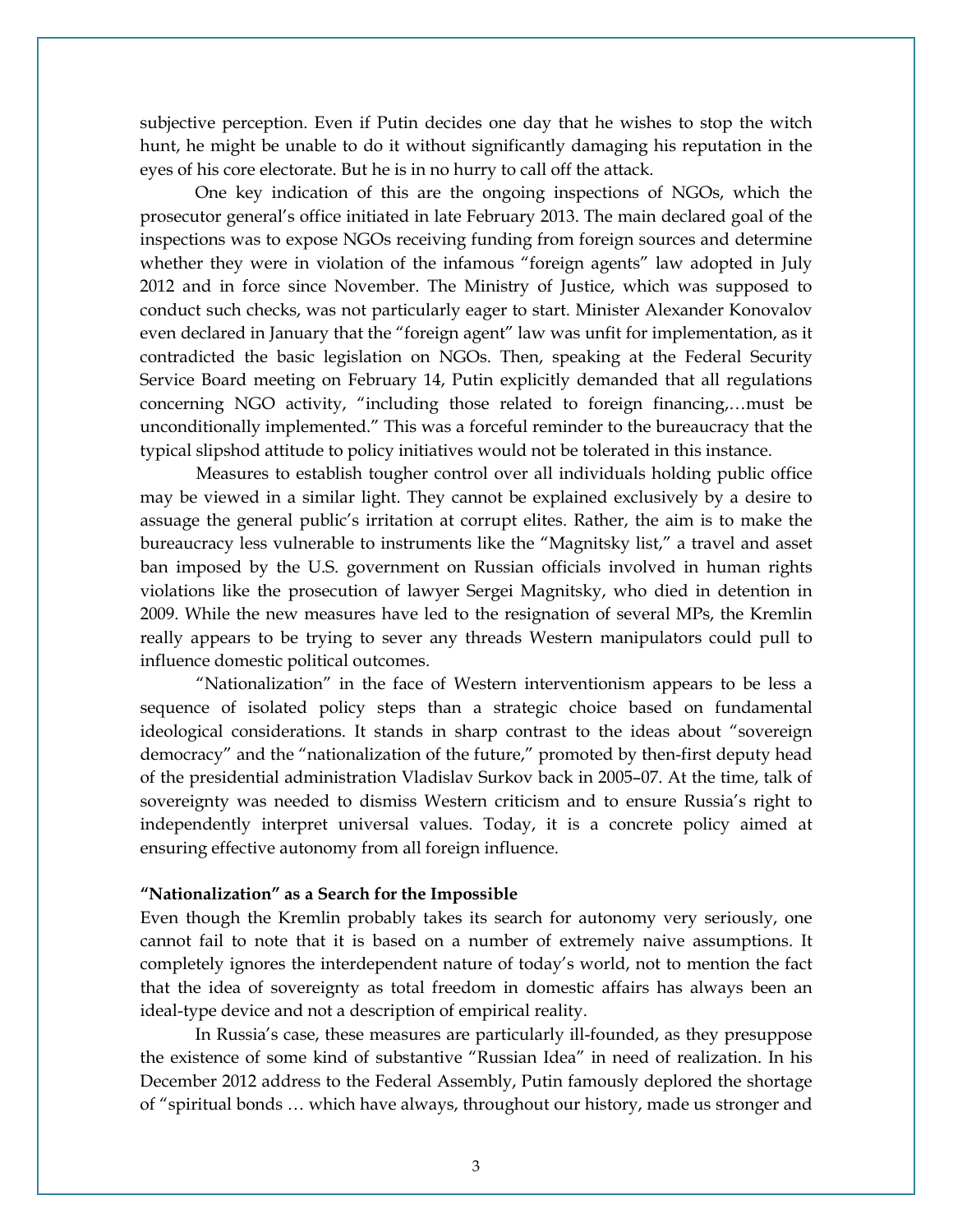more powerful, which we have been always proud of." These spiritual bonds in his view are supposed to consolidate society against the hostile outside world.

In reality, however, the search for the essence of "Russianness" ends up either in repression or caricature. Attempts to ground a sovereign Russian identity in Orthodox Christianity are extremely divisive and can ultimately only be sustained by repression. The Pussy Riot case of 2012 split the country deeper than any event since the 1996 presidential elections. This split has been particularly painful as it relates to many things that people take very personally and consider private—not just their attitude to religion, but also their family life, sexuality, entertainment, and potentially their whole lifestyle.

If the Pussy Riot affair was in many respects a tragedy, the story of the "anti-Magnitsky law" was a farce. Even the initial idea was absurd: ban adoptions and invest in future improvements, leaving today's generation of orphans with no opportunity for proper care. In the months after the law's passage, anti-adoption campaigners tried to position themselves on the side of good versus evil, repeatedly accusing American families of deliberately mistreating Russian children and even crying that it would be better for orphans to die in their home country.

From a certain viewpoint, the very logic of "nationalization" demonstrates its political hollowness and the impossibility of achieving autonomy through opposition to the West. It is premised on a deep suspicion of any form of grassroots politics: if a political initiative is not sanctioned from above, it is classified as being instigated by outside forces. It follows that the Russian people do not and cannot have any autonomous political existence outside the narrow limits of presidential politics. It is only the president who can act in the name of the people.

The self-proclaimed mission of the presidency, however, is to preserve stability and prevent any genuine political change. The state pursues gradual development and incremental improvements through the paradigm of technocratic management, consciously avoiding any bold political choice. It turns out that Russia needs sovereign autonomy as a means to escape politics. The authorities claim autonomy for the sake of inaction: sovereignty to do nothing at all. Paradoxically, the only truly sovereign political subject remaining on the horizon of Russian politics is the "interventionist" West.

#### **Foreign Policy Implications**

In practice, the ideology of "nationalization" points toward isolation. But given Russia's economic and normative dependence on the outside world, coupled with the inability of the ruling class to develop an alternative economic or political vision that is not a caricature, this isolation is unachievable.

Russia needs the West to buy oil and gas, and it needs the Western mirror to reflect its illusory sovereign greatness. Looking for alternatives outside the West does not work. The BRICS grouping has succeeded to a certain extent at the symbolic level, but any honest comparison of social and economic indicators is not in Russia's favor. Moreover, Brazil, India, and South Africa do not share Russia's anti-liberal attitude. Only China largely satisfies the demand of the Russian political class for a model of